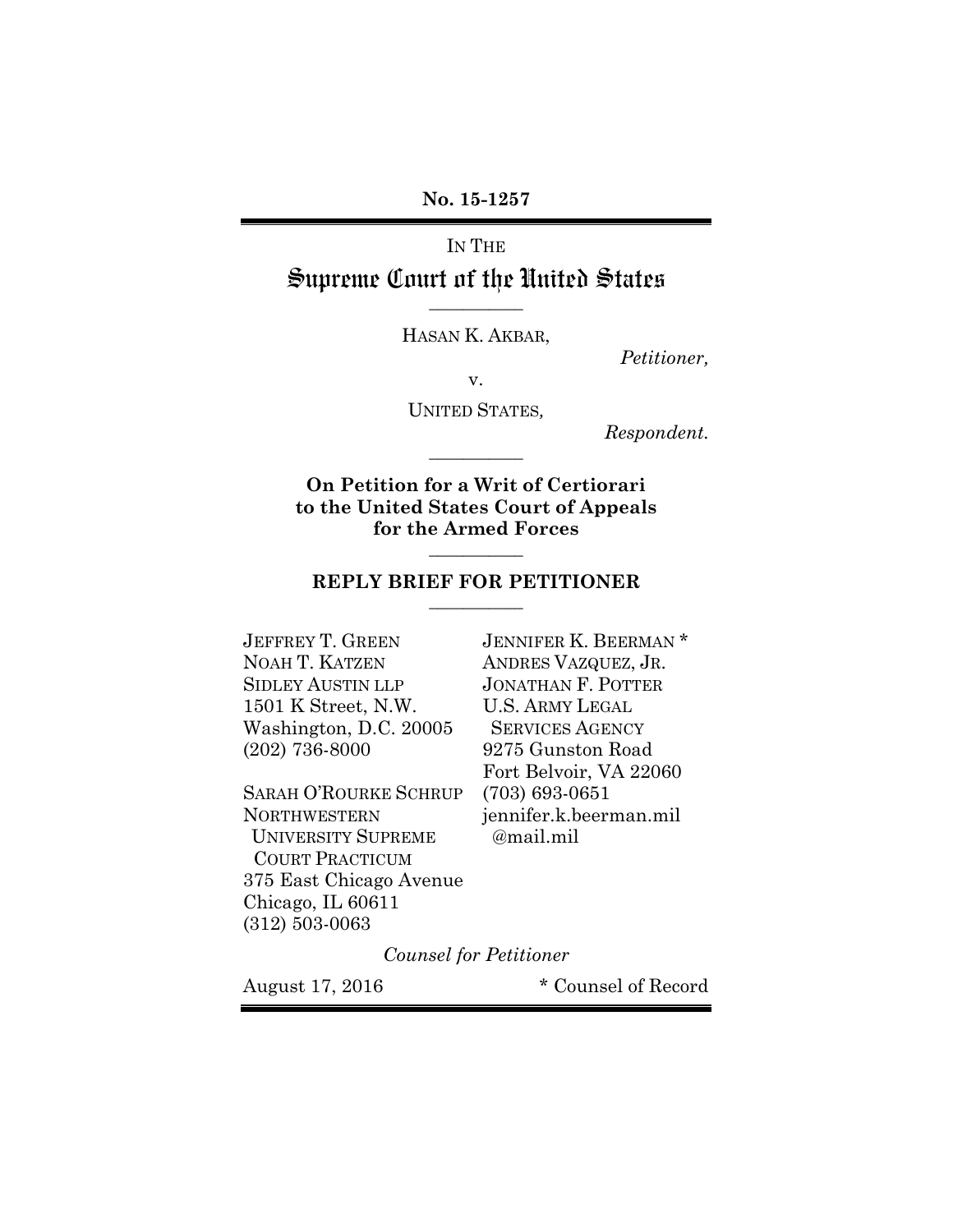## TABLE OF CONTENTS

|                                                                                                        | Page |
|--------------------------------------------------------------------------------------------------------|------|
|                                                                                                        |      |
|                                                                                                        |      |
| I. THIS COURT SHOULD TAKE THIS OP-<br>PORTUNITY TO REVISIT LOVING'S<br>CONSTITUTIONAL HOLDING IN LIGHT |      |
|                                                                                                        |      |
| II. ALTERNATIVELY, THIS COURT<br>SHOULD REVISIT LOVING'S STATU-                                        |      |
| TORY HOLDING IN LIGHT OF <i>RING</i>                                                                   | - 5  |
|                                                                                                        |      |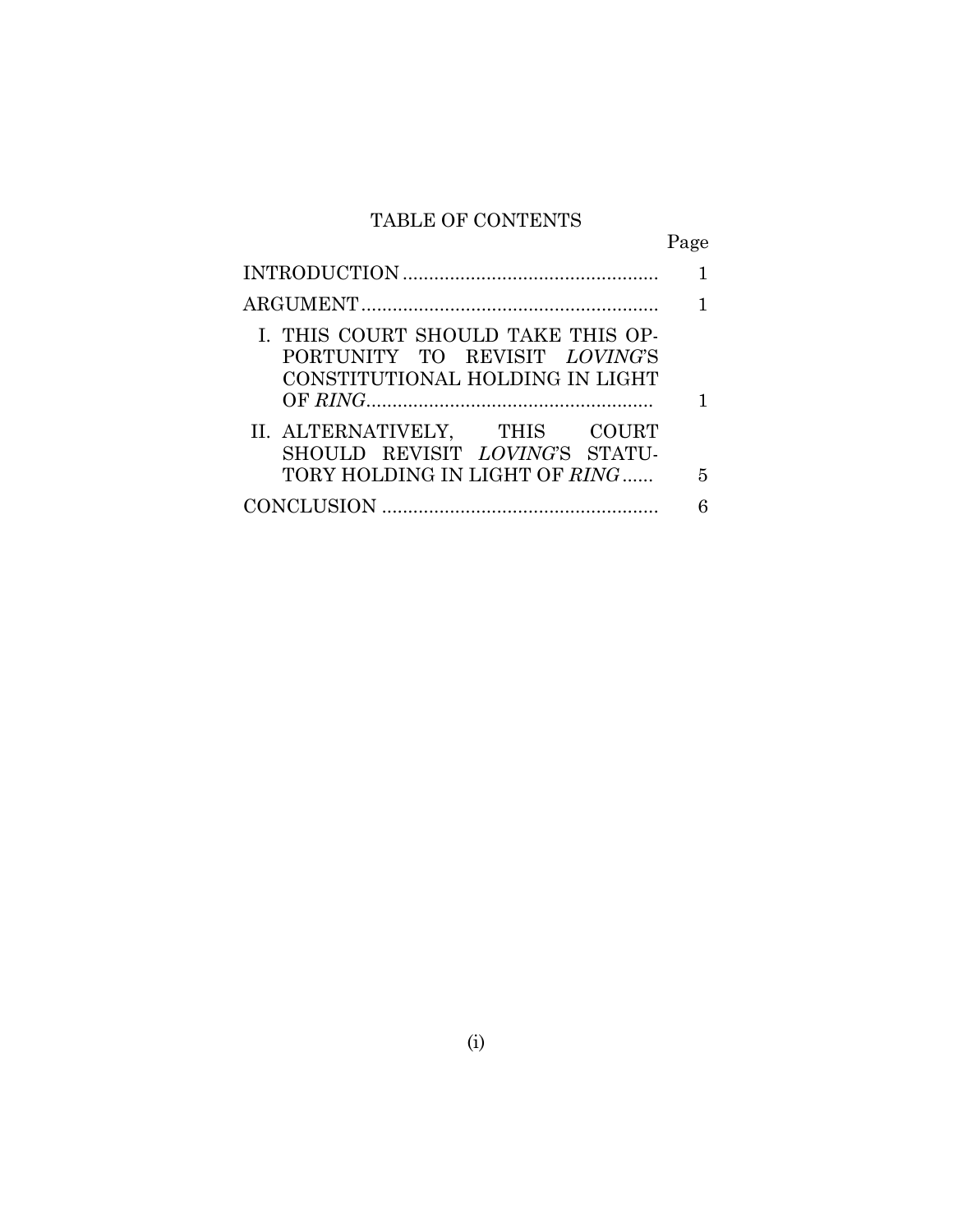## TABLE OF AUTHORITIES

# Page

## CASES

| Ex parte Bollman, 8 U.S. (4 Cranch) 75                                                                                                                                                                                                                                                                                                          |                |
|-------------------------------------------------------------------------------------------------------------------------------------------------------------------------------------------------------------------------------------------------------------------------------------------------------------------------------------------------|----------------|
|                                                                                                                                                                                                                                                                                                                                                 | 4              |
| Burns v. Wilson, 346 U.S. 137 (1953)                                                                                                                                                                                                                                                                                                            | 4              |
| Dynes v. Hoover, 61 U.S. $(20 \text{ How.}) 65$                                                                                                                                                                                                                                                                                                 |                |
|                                                                                                                                                                                                                                                                                                                                                 | 4              |
| Gardner v. Florida, 430 U.S. 349 (1977)                                                                                                                                                                                                                                                                                                         |                |
|                                                                                                                                                                                                                                                                                                                                                 | 3              |
| <i>Hurst v. Florida</i> , 136 S. Ct. 616 (2016)                                                                                                                                                                                                                                                                                                 | 5              |
| Loving v. United States, 517 U.S. 748                                                                                                                                                                                                                                                                                                           |                |
|                                                                                                                                                                                                                                                                                                                                                 | 2, 3           |
|                                                                                                                                                                                                                                                                                                                                                 |                |
| $\begin{array}{cccccc} \mbox{(C.A.A.F. 2006)} \dots & \nbox{800} & \nbox{800} & \nbox{800} & \nbox{800} & \nbox{800} & \nbox{800} & \nbox{800} & \nbox{800} & \nbox{800} & \nbox{800} & \nbox{800} & \nbox{800} & \nbox{800} & \nbox{800} & \nbox{800} & \nbox{800} & \nbox{800} & \nbox{800} & \nbox{800} & \nbox{800} & \nbox{800} & \nbox{8$ | -4             |
|                                                                                                                                                                                                                                                                                                                                                 |                |
|                                                                                                                                                                                                                                                                                                                                                 | 2, 5           |
| United States v. Akbar, 74 M.J. 364                                                                                                                                                                                                                                                                                                             |                |
|                                                                                                                                                                                                                                                                                                                                                 | 3              |
| United States v. Curtis, 32 M.J. 252                                                                                                                                                                                                                                                                                                            |                |
| $(C.M.A. 1991)$                                                                                                                                                                                                                                                                                                                                 | 1              |
| United States v. Denedo, 556 U.S. 904                                                                                                                                                                                                                                                                                                           |                |
|                                                                                                                                                                                                                                                                                                                                                 | $\overline{4}$ |
| United States v. Dixon, 509 U.S. 688                                                                                                                                                                                                                                                                                                            |                |
|                                                                                                                                                                                                                                                                                                                                                 | 4              |
| Walton v. Arizona, 497 U.S. 639                                                                                                                                                                                                                                                                                                                 |                |
|                                                                                                                                                                                                                                                                                                                                                 | 1, 5           |
| Williams v. Florida, 465 U.S. 1109 (1984)                                                                                                                                                                                                                                                                                                       |                |
|                                                                                                                                                                                                                                                                                                                                                 | 3              |

### **CONSTITUTION**

U.S. Const. art. I, § 8, cl. 14 ......................... 4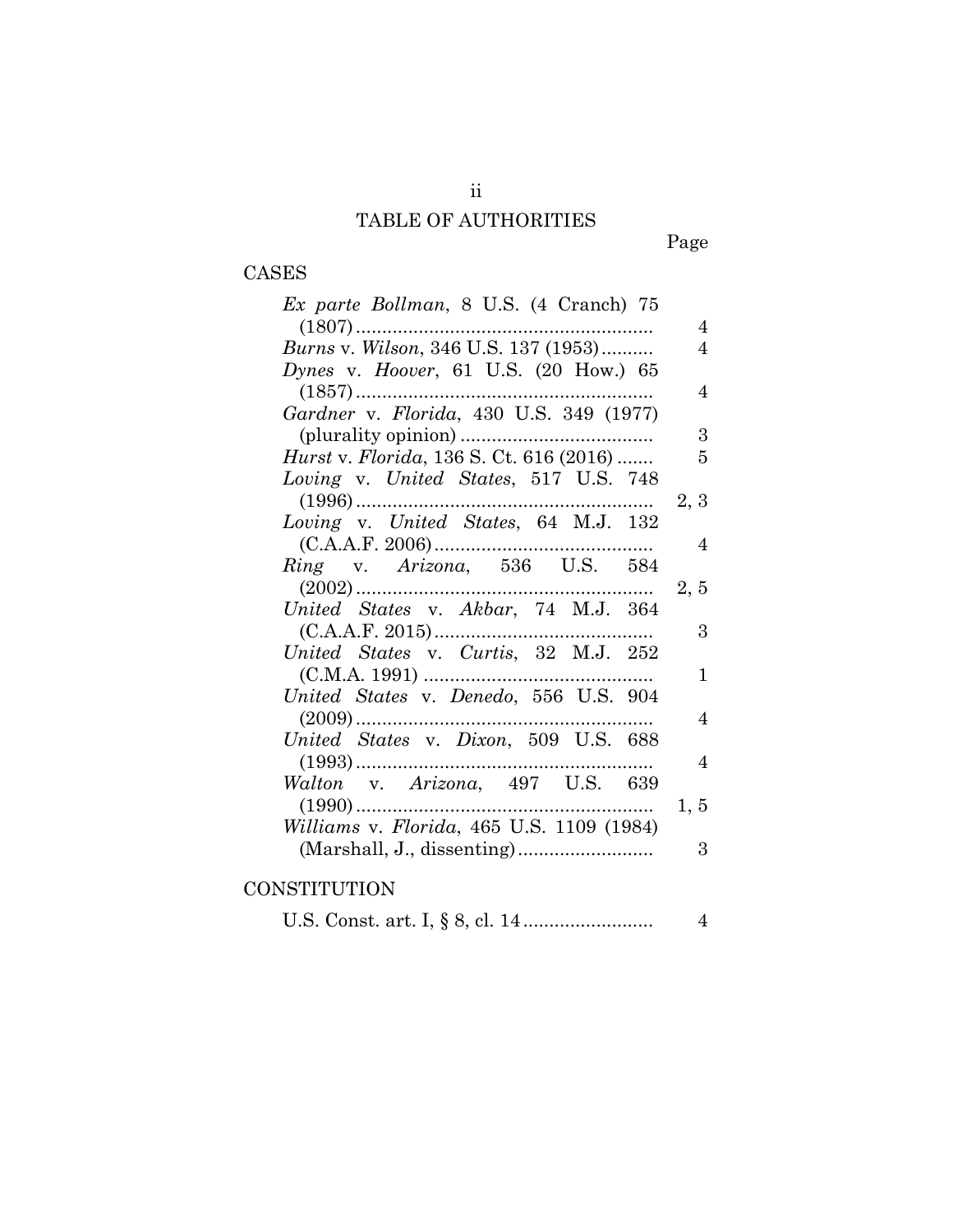## TABLE OF AUTHORITIES-continued

Page

## COURT DOCUMENT

| Amicus Br. Professor Aditya Bamzai, |  |  |                                     |   |
|-------------------------------------|--|--|-------------------------------------|---|
|                                     |  |  | Akbar v. United States, No. 15-1257 |   |
|                                     |  |  |                                     |   |
|                                     |  |  |                                     |   |
| <b>STATUTES</b>                     |  |  |                                     |   |
|                                     |  |  |                                     | 5 |
|                                     |  |  |                                     |   |

iii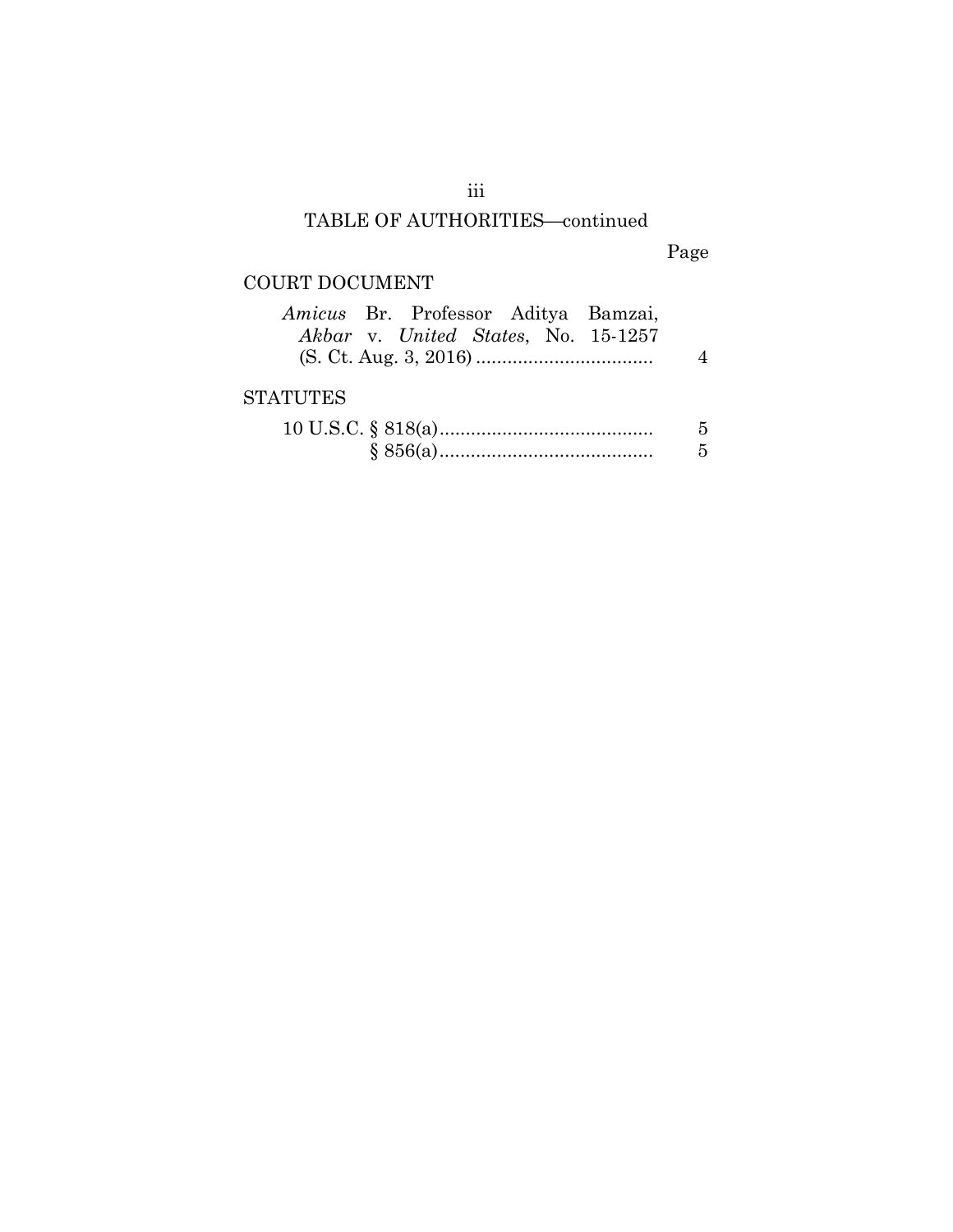#### **INTRODUCTION**

Respondent's Brief in Opposition ("Opp'n") implicitly concedes that if this Court's decision in *Loving* v. *United States*, 517 U.S. 748 (1996) was premised on the understanding of aggravating factors this Court adopted in *Walton* v. *Arizona*, 497 U.S. 639 (1990), then *Loving* has been "vitiate[d]" by *Ring* v. *Arizona*, 536 U.S. 584 (2002). See Opp'n at 11 (acknowledging that *Ring* "vitiate[d]" the Court of Military Appeals' decision relying on *Walton*). *Loving* was based on *Walton*'s view of aggravating factors, and respondent fails to demonstrate otherwise.

#### **ARGUMENT**

### **I. THIS COURT SHOULD TAKE THIS OP-PORTUNITY TO REVISIT** *LOVING***'S CON-STITUTIONAL HOLDING IN LIGHT OF**  *RING***.**

Respondent contends that *Loving*'s decision upholding executive authority to prescribe aggravating factors was not premised on *Walton* and its now-obsolete holding that aggravating factors are not elements. Opp'n at 10. Respondent is mistaken.

1. In *Walton*, this Court drew a sharp distinction between "substantive limitation[s] on sentencing" and "element[s] of the offense," and classified aggravating factors as *limitations*, rather than *elements*. See *Walton*, 497 U.S. at 649. The Court of Military Appeals expressly adopted *Walton*'s distinction between limitations and elements as its reason for sustaining R.C.M. 1004. See *United States* v. *Curtis*, 32 M.J. 252, 260 (C.M.A. 1991) ("[T]he Supreme Court has made clear that "aggravating factors" are not "elements" of a crime."). With *Ring*, this Court changed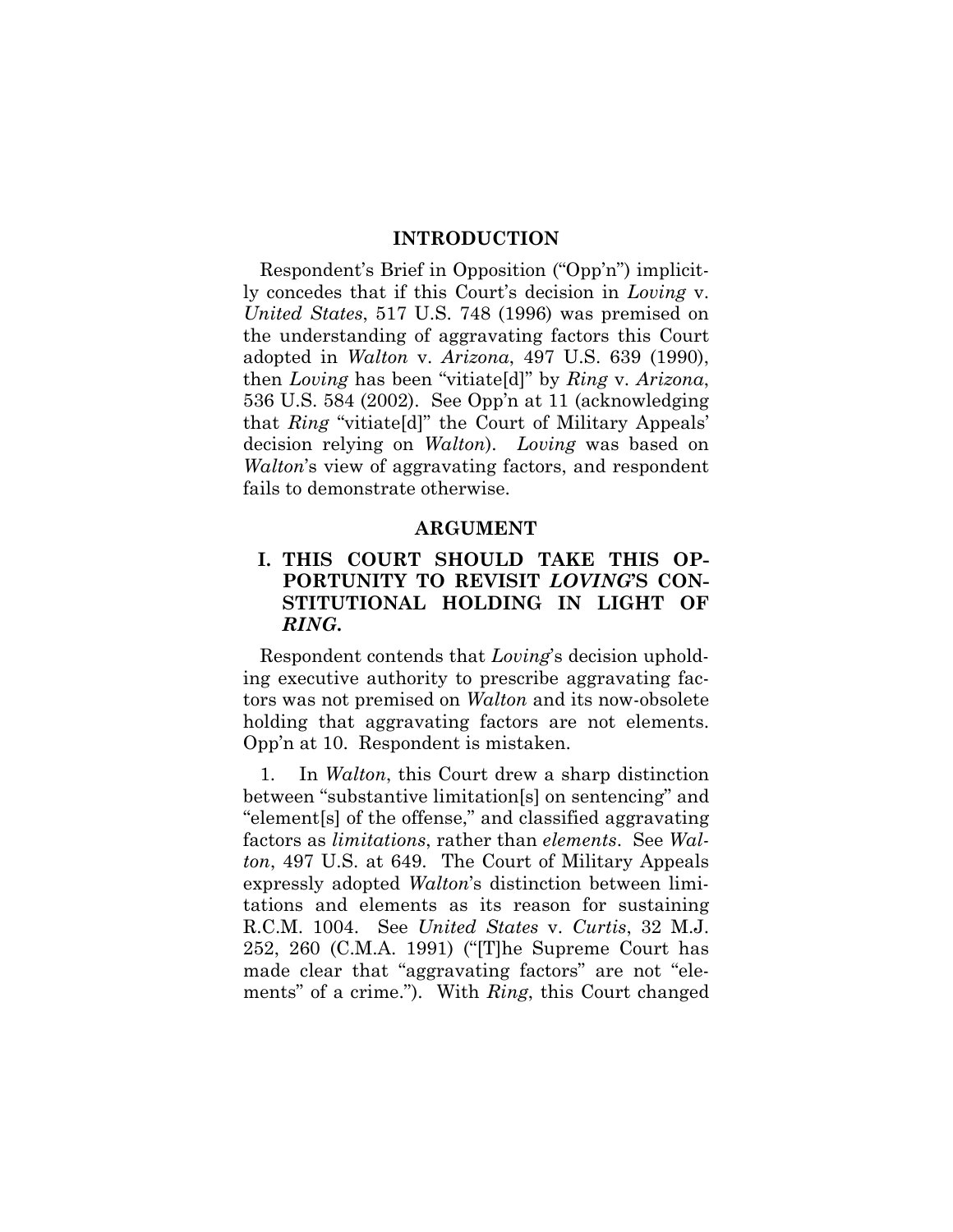course and held that, contrary to *Walton*, aggravating factors were the "functional equivalent of [] element[s]." *Ring*, 536 U.S. at 609 (quoting *Apprendi*, 530 U.S. at 494 n.19). Respondent is therefore quite right to concede that *Ring* "vitiate[s]" *Curtis*. Opp'n at 11.

Respondent is incorrect, however, in arguing that *Loving* itself did not rely on *Walton*. Although *Loving*  does not cite *Walton*, it described the authority to prescribe aggravating factors in line with *Walton*'s view: "determin[ing] what *limitations* and *conditions*  on punishments are best suited to preserve [the military's] special discipline." *Loving*, 517 U.S. at 773 (emphasis added). *Loving* repeatedly uses similar language to describe aggravating factors—*not* as elements—but as "narrowing" or "restrict[ing]" the death penalty. *Id.* at 768, 769. That is the very premise that *Ring* "vitiate[d]." Opp'n at 11. Thus, *Loving*, no less than *Curtis*, is based on *Walton*'s obsolete holding.

*Ring*'s recognition that aggravating factors are elements requires reconsidering *Loving*'s ultimate conclusion. This Court upheld the delegation to the President the power to prescribe aggravating elements because such delegation was thought to be within "the traditional authority of the President." *Loving*, 517 U.S. at 772; see also *id.* at 769 ("There is nothing in the constitutional scheme *or our traditions* to prohibit" delegation of the power to prescribe aggravating factors.) (emphasis added). But it is *not* within American traditions for the President to prescribe elements of an offense—even in the courtsmartial. See Pet. at 10-12 (citing *Liparota* v. *United States*, 471 U.S. 419, 424 (1985); *United States* v. *Hudson*, 11 U.S. 32 (1812), *Reid* v. *Covert*, 354 U.S. 1, 39 (1957); *Wayman* v. *Southard*, 10 Wheat. 1, 16-17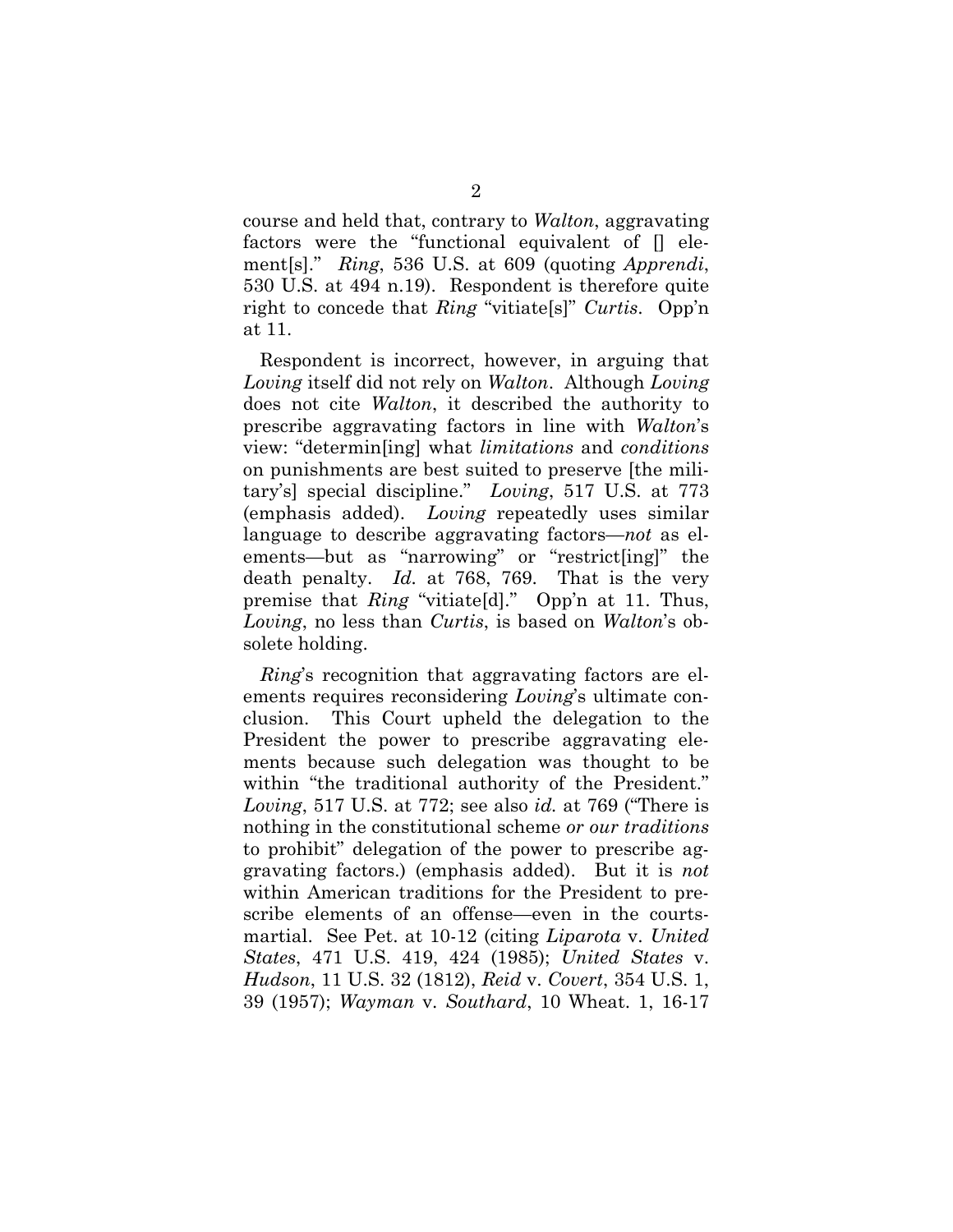(1825)). None of the cases *Loving* cited for the proposition that Congress may delegate authority to the Executive to define what conduct will be criminal involves the application of the death penalty. See *Loving*, 517 U.S. at 769 (citing *United States* v. *Grimaud*, 220 U.S. 506, 518 (1911); *Touby* v. *United States*, 500 U.S. 160 (1991)). Rather, in capital cases, this Court favors heightened scrutiny for the rights of the accused. See *Gardner* v. *Florida*, 430 U.S. 349, 359-60 (1977) (plurality opinion); see also *Williams* v. *Florida*, 465 U.S. 1109, 1110-11 (1984) (Marshall, J., dissenting) (noting this Court's longstanding policy of requiring "heightened sensitivity to fairness and accuracy where imposition of the death penalty is at issue").

2. Respondent takes issue more generally with petitioner's reliance on *Ring* and *Apprendi*, contending that the Fifth and Sixth Amendment concerns underlying *Ring* and *Apprendi* are not applicable to courts-martial at all, and thus have no effect on this Court's decision in *Loving*. Opp'n at 11-13.

As an initial matter, respondent's argument contradicts its concession that *Ring* "viatiate[d]" *Curtis* (which, like this case, did not involve the right to trial by jury in a civilian court). Moreover, the extent to which Fifth and Sixth Amendment precedent apply in the military context is not a question this Court has decided, but the Court of Appeals for the Armed Forces ("C.A.A.F.") follows that precedent. See*, e.g*., *United States* v. *Akbar*, 74 M.J. 364, 404 (C.A.A.F. 2015) ("The Supreme Court has determined that the Fifth Amendment's due process clause and the Sixth Amendment's notice and jury trial guarantees require any fact 'that increases the maximum penalty for a crime [to be] charged in an indictment, submitted to a jury, and proven beyond a reasonable doubt.'"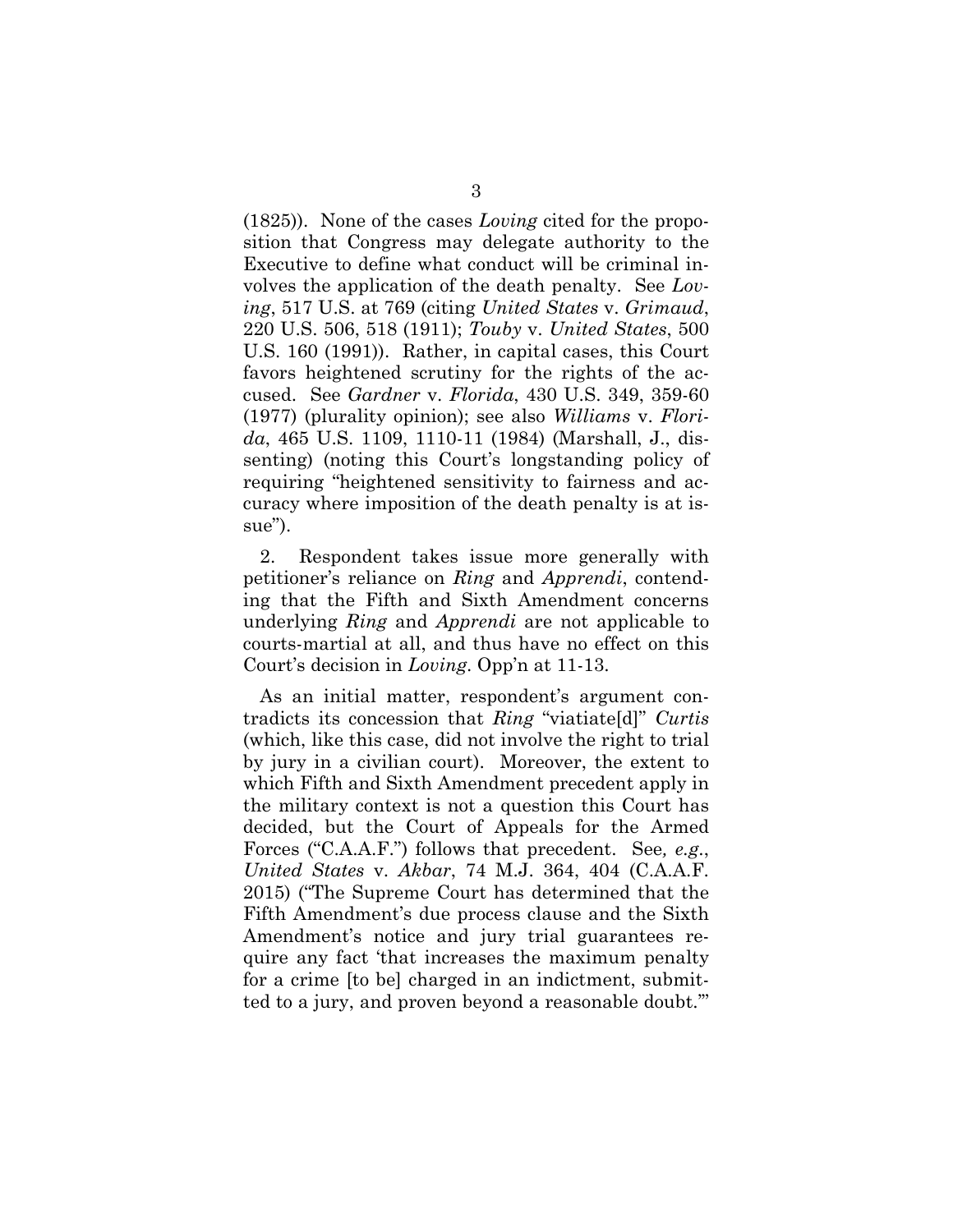(citing *Jones* v. *United States*, 526 U.S. 227, 243 n.6 (1999)); *Loving* v. *United States*, 64 M.J. 132, 140 (C.A.A.F. 2006); see also *Burns* v. *Wilson*, 346 U.S. 137, 142 (1953) ("The military courts, like the state courts, have the same responsibilities as do the federal courts to protect a person from a violation of his constitutional rights."). And to the extent respondent wishes to put into question the application of Fifth and Sixth Amendment precedent to courts-martial, that effort only serves to demonstrate the importance of this case and the necessity of review.1 Any challenge to the applicability of these precedents is fairly included with the question presented.

But to be clear, petitioner's argument does not hinge on the Sixth Amendment right to trial by jury or the Fifth Amendment requirement of proof beyond

l

<sup>1</sup> Similarly, the unusual amicus in support of the opposition and challenging this Court's appellate jurisdiction to review cases from C.A.A.F. by characterizing the court as an "Executive Branch entity" only serves to underscore the importance of the separation of powers question at issue. *See Amicus* Br. Professor Aditya Bamzai at 3, *Akbar* v. *United States*, No. 15-1257 (S. Ct. Aug. 3, 2016) (citation omitted). However, the jurisdictional argument is incorrect for the fundamental reason that C.A.A.F. is a court created by Congress, and is therefore included within this Court's appellate jurisdiction. *United States* v. *Denedo*, 556 U.S. 904, 912 (2009) (noting that C.A.A.F. "owes [its] existence to Congress' authority to enact legislation"). Indeed, it has been recognized since at least *Dynes* v. *Hoover*, 61 U.S. (20 How.) 65 (1857) that courts created pursuant to Congress' power "[t]o make Rules for the Government and Regulation of the land and naval Forces," U.S. Const. art. I, § 8, cl. 14, are, in fact, courts—and it is far from unusual for this Court to issue writs of certiorari to other non-Article III courts created by Congress. *See*, *e.g.*, *United States* v. *Dixon*, 509 U.S. 688 (1993) (appeal from the D.C. Court of Appeals). Thus, this Court has the power to grant a writ of certiorari. *Ex parte Bollman*, 8 U.S. (4 Cranch) 75 (1807).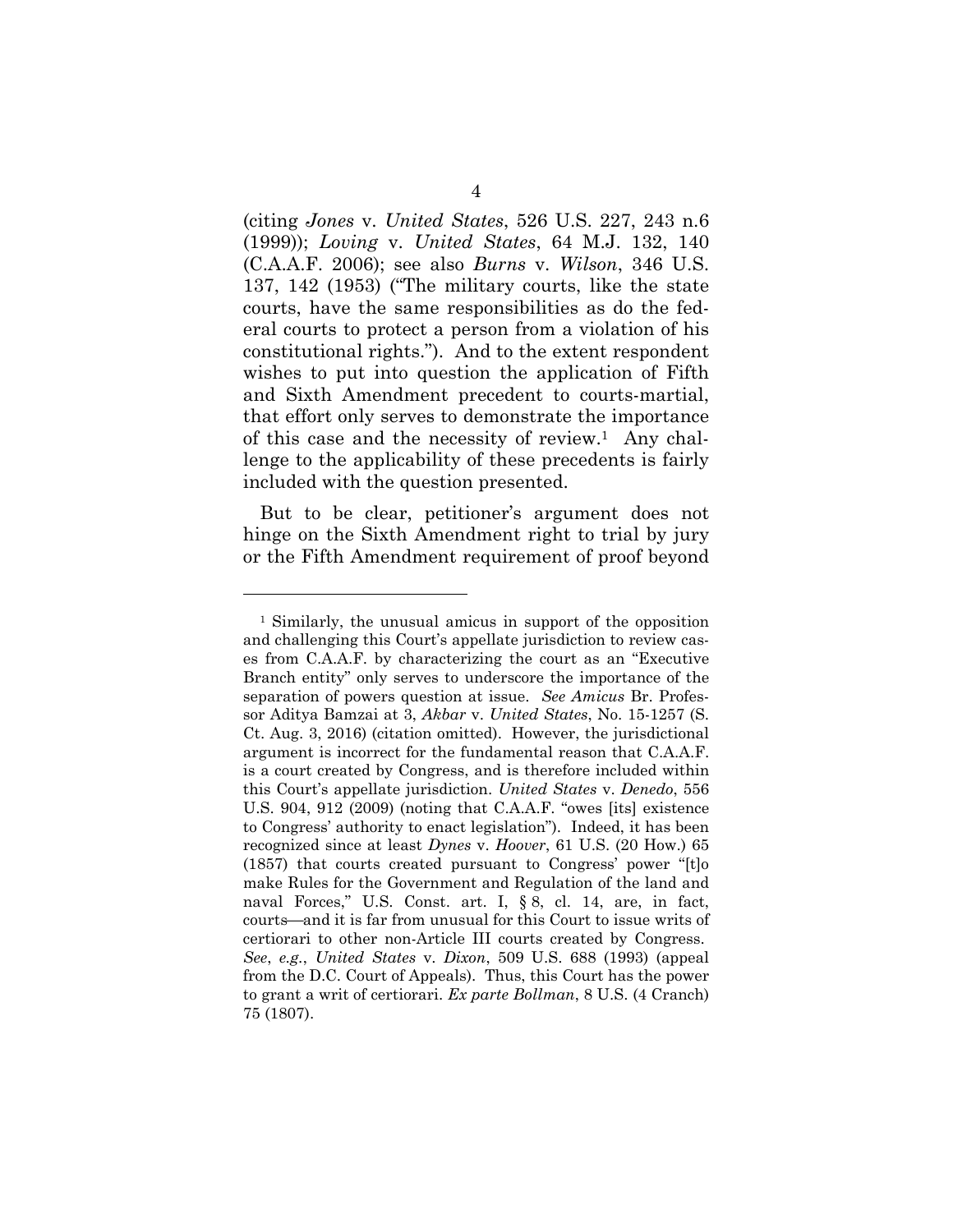a reasonable doubt. See Pet. at 12 ("Moreover, the 'functional element' label affixed to capital sentencing aggravating factors in *Ring* does not turn solely on the Sixth Amendment right to a jury trial, but is based instead on whether the finding increases the defendant's maximum punishment."). As set forth above, *Ring*'s holding that aggravating factors are the functional equivalent of elements involves a separation of powers question that is separate from, though involved by, the rights at issue in *Ring* and *Apprendi*.

### **II. ALTERNATIVELY, THIS COURT SHOULD REVISIT** *LOVING***'S STATUTORY HOLD-ING IN LIGHT OF** *RING***.**

The constitutional questions above can be avoided if this Court takes the opportunity to revisit its statutory holding in *Loving* that Articles 18, 36 and 56 of the Uniform Code of Military Justice delegate a power to prescribe aggravating factors. Pet. at 14. Respondent urges this Court to apply *stare decisis* to *Loving*'s statutory holding. Opp'n at 14-15. But "*stare decisis* does not compel adherence to a decision whose 'underpinnings' have been 'eroded' by subsequent developments of constitutional law." *Hurst* v. *Florida*, 136 S. Ct. 616, 623-34 (2016) (citation omitted). The "underpinnings" of this Court's statutory holding in *Loving* (like those of its constitutional holding) were "eroded" by *Ring*. For instance, respondent does not explain how—given that this Court overruled *Walton*—the President's power to promulgate "limitations" or "limits" under Articles 18 or 56, see 10 U.S.C. §§ 818(a), 856(a), can include a power to promulgate aggravating factors. Because aggravating factors are "the functional equivalent of [] element[s]," *Ring*, 536 U.S. at 609 (quoting *Apprendi*, 530 U.S. at 494 n.19), not "limitation[s]" on sentencing, see *Walton*, 497 U.S. at 649 (quoting *Cabana* v.